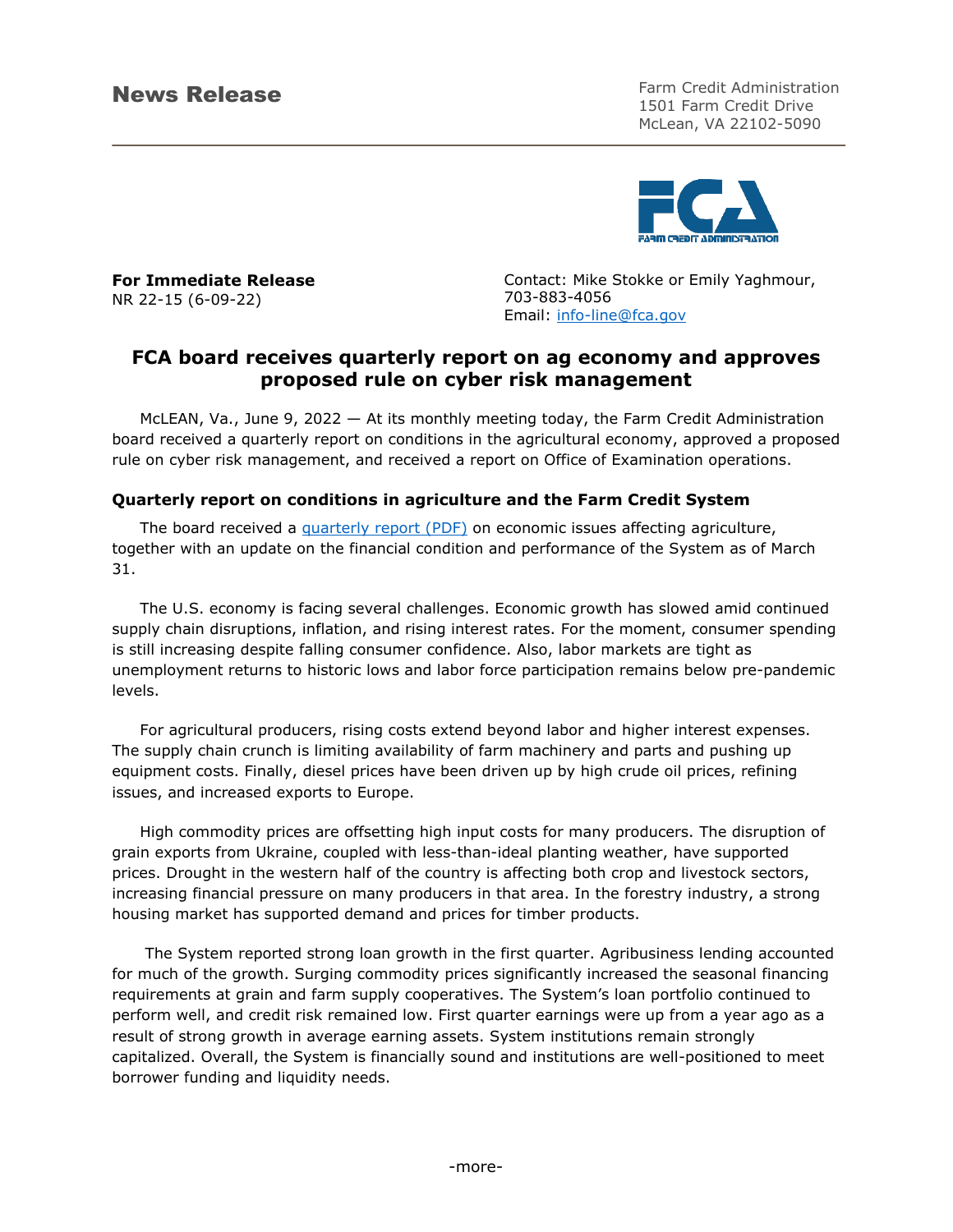#### **Proposed rule on cyber risk management**

In other business, the board approved a proposed rule on cyber risk management that would rescind and revise FCA regulations in 12 CFR Part 609 governing electronic commerce. The proposed regulations would accomplish the following:

- Rename Part 609 to Cyber Risk Management
- Establish FCA's expectations for appropriate risk management to ensure the safety and soundness of System institution operations
- Require each System institution to implement a board-approved cyber risk management plan and maintain robust internal controls
- Require each System institution to develop a technology plan and incorporate it in its business plan

Following a 30-day period for congressional review, the proposed rule will be published in the Federal Register for a 60-day comment period. The public may submit comments by electronic mail to [reg-comm@fca.gov](mailto:reg-comm@fca.gov) or through the [public comment form](https://ww3.fca.gov/readingrm/Handbook/Lists/PublicComments/Item/newifs.aspx?List=2eea33f8-999c-41e0-b369-bae342e7f93b&Source=http%3A%2F%2Fwebsp%2Ewebfca%2Egov%3A47642%2Freadingrm%2FHandbook%2FFCA%20Pending%20Regulations%20%20Notices%2FForms%2FAllItems%2Easpx&RootFolder=&Web=c7355433-6db1-4a30-88d4-cb043618c022) on FCA's website.

The public may also submit comments by mail to Autumn R. Agans, Deputy Director, Office of Regulatory Policy, Farm Credit Administration, 1501 Farm Credit Drive, McLean, VA 22102- 5090. The public may read submitted comments at the FCA office in McLean, Virginia, or on the public comments page on FCA's website.

#### **Semiannual report on Office of Examination operations**

The FCA board also received the [semiannual report](https://www.fca.gov/template-fca/about/2022JuneSemiannualReportonOEoperations.pdf) (PDF) on Office of Examination operations. For the first half of fiscal year 2022, the Office of Examination met its risk supervision and examination objectives as planned. FCA examiners conducted examination and oversight activities at all funding banks, all associations, and eight other entities.

#### **Closed session**

During a closed session, the board received a quarterly report from the Office of Examination on supervisory and oversight activities.

### **Notational votes**

Since the May 12 FCA board meeting, two notational votes have occurred. Notational votes are actions the FCA board takes between board meetings.

On May 13, the board approved a request by Compeer Financial to renew its streamlined process for investing in health care community facilities in rural America. This approval informs Compeer that AgriBank-affiliated associations seeking to partner with Compeer in health care projects located within the AgriBank district may submit an abbreviated version of the information required under the 2014 information memorandum titled "Guidance for Investment Requests under § 615.5140(e) of the Farm Credit Administration Regulations."